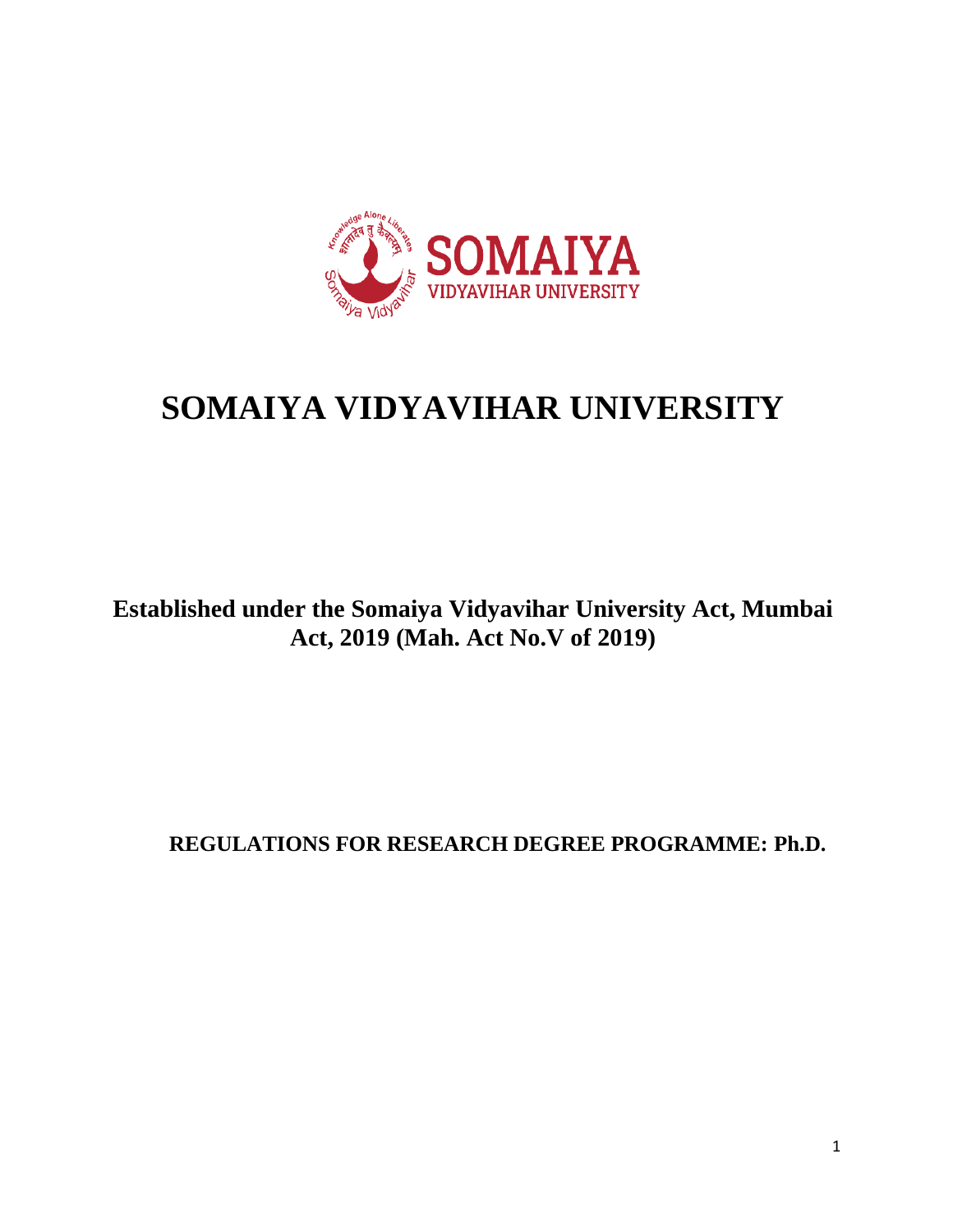# **SOMAIYA VIDYAVIHAR UNIVERSITY** *Ph. D. Regulations-2020*

*Regulations (2020) for Doctor of Philosophy Programme of Somaiya Vidyavihar University - [prepared in accordance with the provisions of the Somaiya Vidyavihar University, Mumbai Act, 2019 (Maharashtra Act No. V of 2019), the Somaiya Vidyavihar University First Statutes 2020, (Sections 3.13 and 3.14), University Grants Commission (Minimum Standards and Procedure for Award of Ph.D. Degree) Regulations, 2016, and the amendments thereupon till 2019], approved by the Board of Management in its Third Meeting held on 12 November 2020 as per Section 34 of the University Act - Implementation - Orders Issued.*

**Preamble:** These Regulations are drafted in accordance with the provisions of the Somaiya Vidyavihar University, Mumbai Act, 2019 (Maharashtra Act No. V of 2019), the Somaiya Vidyavihar University First Statutes 2020, (Sections 3.13 and 3.14), University Grants Commission (Minimum Standards and Procedure for Award of Ph.D. Degree) Regulations, 2016, and the amendments thereupon till 2019. The 3rd Meeting of the Academic Council of the Somaiya Vidyavihar University, held on 28<sup>th</sup> July 2020, as item no. 6, considered the matter of doctoral research in detail, and resolved to evolve quality norms and procedures in line with national and global best practices in graduate/doctoral studies. The views emerged in the Academic Council deliberations and in the subsequent meetings of the Deans and Heads of Institutions were taken into consideration in the preparation of these Draft Regulations.

- **1. Name of the Programme:** Doctor of Philosophy (Ph. D.) The degree awarded by the Somaiya Vidyavihar University on completion of the prescribed course work and fulfilling other requirements related to the execution of an original piece research work and submission of the doctoral thesis, in conformity with the University Grants Commission's Regulations from time to time.
- **2. Minimum Qualifications and Eligibility**: i) A Master's Degree or a Post-Graduate professional degree/diploma equivalent to Master's degree from a recognized university in India or abroad with at least 55% aggregate marks or equivalent grade, as certified by a national or international accreditation agency; ii) Fellow members of the Institute of Chartered Accountants /Institute of Cost and Work Accountants are eligible for admission to Ph. D. Degree Programme under the Faculty of Commerce and Business Studies, provided they have have a recognized Bachelor's degree, and at least 5 years work experience in their respective fields; iii) Successful completion of the doctoral program entrance test of the Somaiya Vidyavihar University, in line with the UGC guidelines **[**Candidates with UGC - CSIR - NET-JRF/ GATE / ICMR -JRF / DBT-JRF (BET)/INSPIRE/Prime Minister's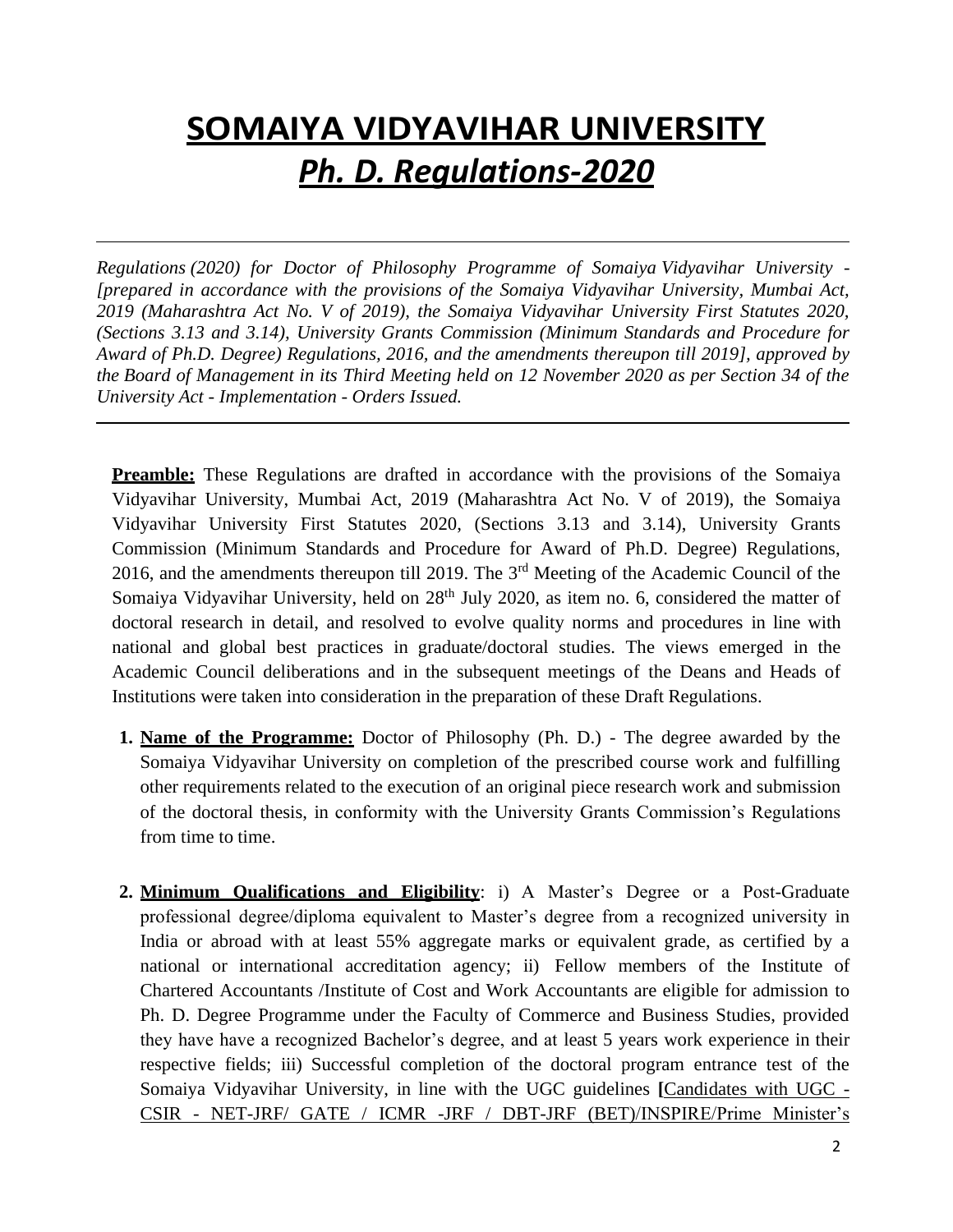Fellowships and those qualified in any of the UGC recognized national or state level eligibility tests with a valid fellowship at the time of admission are exempted from this Entrance Test; their selection would be through an interview designed and conducted by the concerned Institute/Faculty]

**3. Category of candidates:** (i) Candidates with externally funded scholarships/Fellowships;

(ii) Candidates who work in funded projects within the University or in approved research centres which are collaborating with the University; (iii) Jointly guided PhD or Cosupervised PhD with International Universities; (iv) Teaching/work integrated research candidates who are the faculty/employees in pursuit of advancing their academic qualification, recommended by the Head of the Institution and the Academic Advisory Committee. This provision is for those candidates who shall take an undertaking that their routine responsibilities would be duly attended and under no circumstances compromised. The university shall reserve the rights to consider the registration of candidates who do not adhere to these guidelines; (v) Teaching and Research Associates of the Somaiya Vidyavihar University.

- **4. Somaiya Ph. D. Entrance Test:** (i) Admission to Ph. D. Programme is through an entrance examination conducted by the University combined with an interview conducted by the Research Committees of the respective constituent institutions. Those Candidates who have cleared NET/SET (Maharashtra) / GATE/JRF/GPAT examination of national apex bodies such as CSIR/ICMR/ICAR/UGC/DBT/AICTE are exempted from appearing for the written test but will be required to appear for interview at the respective departments. (ii) The written test will be conducted at Somaiya Vidyavihar University in the months of November/December and May/ June every year, for the January and July admission sessions respectively. The dates of the test will be announced on the University website. (iii) The written test will consist of 2 sections: General (40 marks), and Subject domain (60 marks). Those who clear the written test with 50% marks in each of the sections will be declared eligible for admission to the doctoral programme. Clearing the Entrance/Eligibility Test alone shall not entitle a candidate for admission to the Ph.D. Programme. The Eligibility Test and rank therein will be valid for one year, 2 sessions of admission.
- **5. Duration of the programme**: (i) The minimum duration for Regular Ph.D. shall be 3 years from the date of registration. Extension beyond the minimum period will be based on the recommendation of the Doctoral Advisory Committee (DAC). The maximum duration shall not exceed 6 years; (ii) Minimum duration for work- integrated Ph.D. Programme shall be 4 years from the date of registration. Extension beyond the minimum period will be based on the recommendation of the Doctoral Advisory Committee. The maximum duration shall not exceed 7 years.
- **6. Admission to the doctoral programme:** (i) Applications for the Ph. D. program will be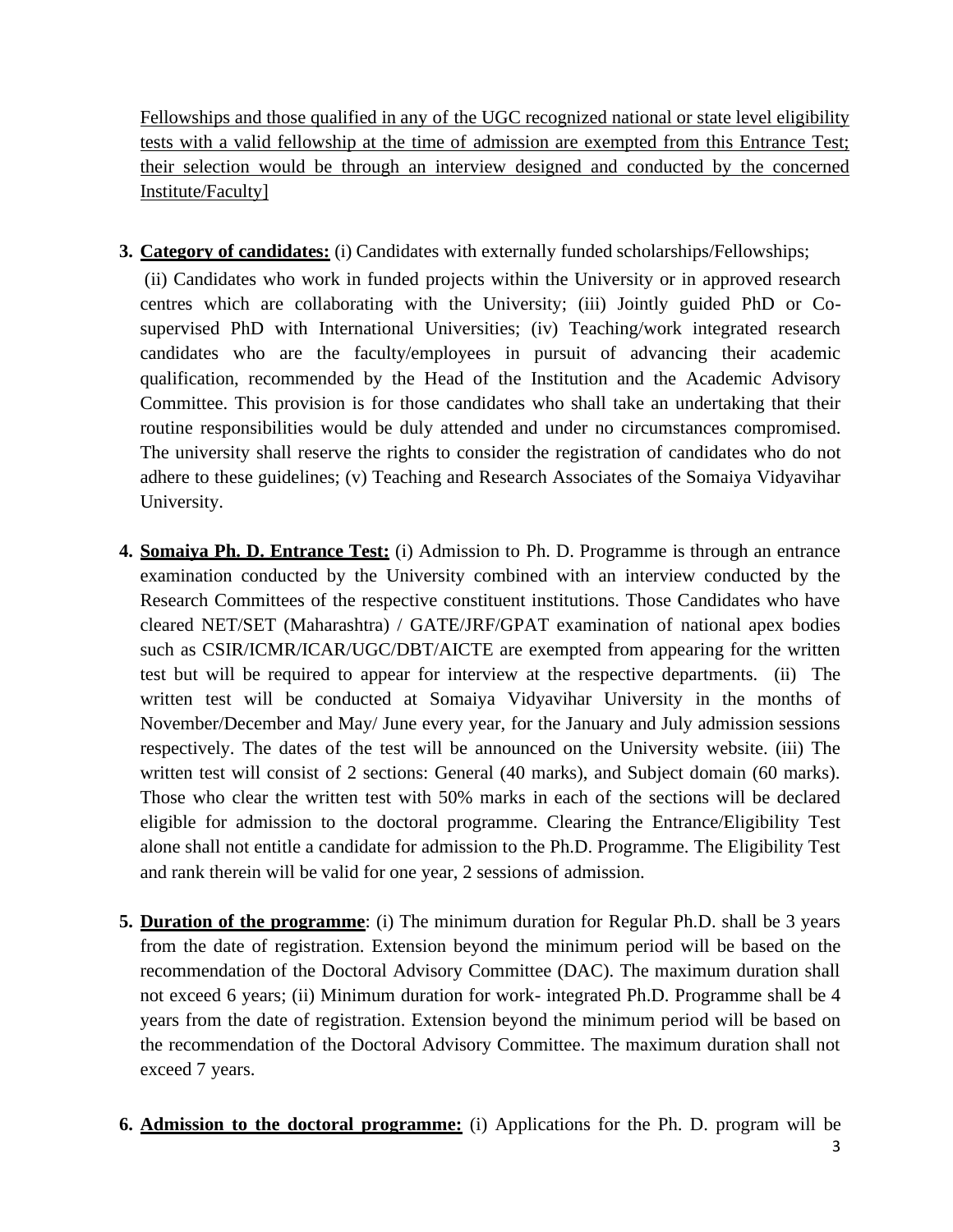received by the University twice a year in the months of November/December and May/June, for the sessions starting from January and July, respectively. (ii) Research Scholars sponsored by external funding agencies and with national and international fellowships must submit their application in the prescribed format along with a synopsis of the project and details of funding. They will be registered for Ph.D. on the basis of an interview by an internal expert panel constituted by the Research Advisory Committee. (iii) In the case of the University faculty members with research schemes with provision for appointing research scholars, the selection of candidates will be based on the guidelines of funding agency, adopted by the University; (iv) Teachers and other internal staff members seeking admission to Ph.D. program must submit their application through proper channel, duly supported and recommended by the Head of the Department and Institution; (v) Candidates intending to carry out research in collaborative research centres must submit a no objection letter from the appropriate authority of such centre. The applications must be supported and forwarded by the research centres.

- **7. Registration procedure:** (i) The registration has to be through one of the constituent institutions of the Somaiya Vidyavihar University; (ii) There must be one approved supervisor (guide)/ approved co-supervisor (co-guide) (if any), from the Somaiya Vidyavihar University *(Procedure for approval of research guide/co-supervisor is given under Section 8 below*); (iii) The candidate has to submit an application in the prescribed format with the copies of (a) The qualifying eligibility certificates; (b) Certificate of clearing the Ph.D. Eligibility Test, except in the case of candidates coming under category 3(i) above, who have cleared approved national/ international eligibility tests. (c) Two hard copies of the research proposal, 15 to 20 A4 pages, including a soft copy. (d) Plagiarism check/Similarity index report on the research synopsis signed by the candidate and the Research Guide. (e) The research proposal should include an introduction and background, relevant literature survey with identified research gaps, objectives, detailed methodology, expected outcomes, importance of the proposed research, research plan schedule, approximate budget and proposed funding. (f) If the proposal involves use of animals or human subjects/materials, proper ethical committee/bio- safety committee approvals, should be submitted along with the application. The Head of Institution/Research coordinator in the Institution in consultation with the Research Supervisor will form a Doctoral Advisory Committee (DAC) for each candidate, constituted as under Section 9 below. (g) The Head of Institution/Research coordinator will arrange for a protocol presentation by the candidate at the institution, before the Doctoral Advisory Committee. It is advisable to have an external expert to be a part of this meeting in order to get an outsider's perspective and feedback. (h) Once the proposal is accepted, the Research supervisor shall send the Minutes and Proceedings to the Director, Research & Development/ Dean of Research Studies in the University.
- **8. Recognition of Research Guides:** (i) All Professors, Associate Professors, Assistant Professors or equivalent cadre researchers/scientists, and Adjunct/ Emeritus Faculty, duly appointed by the Somaiya Vidyavihar University, are eligible for recognition as Ph.D.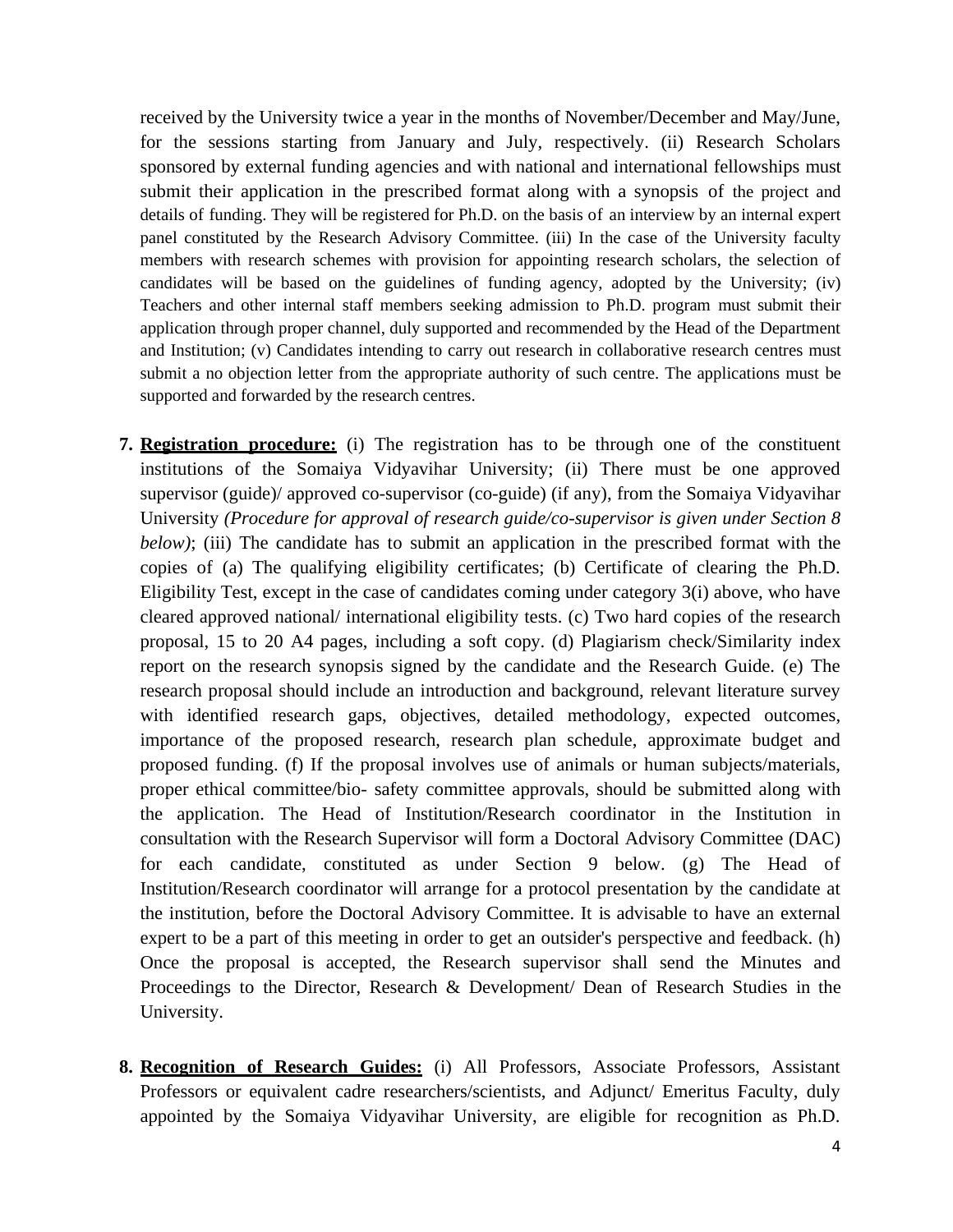Research Guides, provided they have at least two independent/senior/correspondent author original research papers in national/international journals approved by the respective Board of Studies and Academic Council. The University will maintain a list of such journals recommended periodically by the Board of Studies and Academic Council. (ii) The Professors, Associate Professors, Assistant Professors, and other equivalent cadre academics and researchers, already approved by the University of Mumbai and other statutory universities in the country and abroad, as Ph.D. Guides, will be recognized as research guides of the Somaiya Vidyavihar University on a formal request from them. A compilation of all the recognized research guides as in July 2020, have been reported to the the Academic Council in its 3rd Meeting on 28 July 2020, as item number 6, Annexure 5.

- **9. Number of Research Scholars:** The maximum number of research scholars at any time under the supervision of a research guide shall be for Professor: 6; Associate Professor: 4; and Assistant Professor: 2; these numbers include the number under co-guidance also. The numbers for research guides of equivalent cadre will be correspondingly the same.
- **10. Responsibilities of Research Supervisor:** The Supervisor is expected to supervise the progress of the student at every stage of the programme. S/he is expected to inculcate ethics and good conduct of research. The other responsibilities include: the constitution of the Doctoral Advisory Committee in consultation with the Chairperson of the Committee; conducting six-monthly DAC meetings and submission of the minutes of the meetings; Forwarding a panel of 10 examiners/thesis adjudicators along with their academic profile at least 3 months before the proposed date of submission of the Ph.D. Thesis; open presubmission presentation/ post-evaluation open defense of the candidate.

#### **11. Doctoral Advisory Committee (DAC) & Its Functions:**

(i) The Doctoral Advisory Committee has to be constituted for each research candidate, consisting of: (a) Chairman (Head of the Institution); (b) Research Coordinator for Ph.D. programme; (c) Head of the Department; Supervisor; (d) Co-supervisor (if any). [If the Exofficio Chairman/Head of the Department are not recognized guides, the Head of the Institution can nominate recognized a research guide(s) from the University in their place(s)]; (e) Two experts from the relevant field of research nominated by the Vice-Chancellor.

(ii) The candidate shall present the research proposal to the DAC. The committee may recommend/suggest modification/reject the proposal. If recommended, the candidate's application along with supporting documents have to be sent to the Ph. D. research coordination division, through the Dean of the respective Faculty for compilation and processing with other applications for the relevant session. The compiled list after file approval from the Vice- Chancellor shall be sent to the office of the Registrar for issuing the notification of all the registered candidates in a particular session. The Doctoral Advisory Committee has to be proactive in enhancing the quality of the research work, publications and thesis through periodic evaluation. The DAC meeting must be conducted with a minimum of 4 members participating. Specific functions of the Doctoral Advisory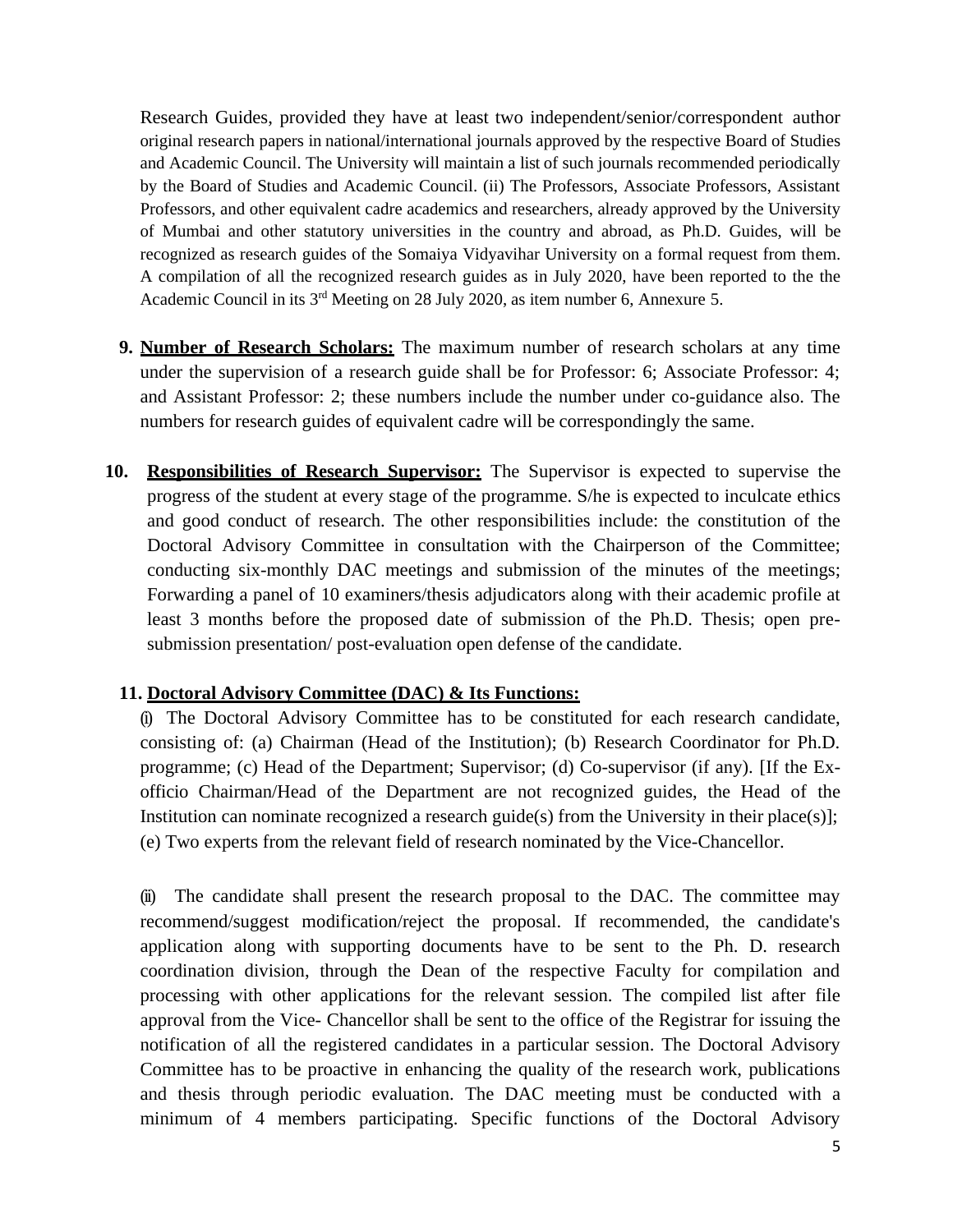Committee are: To review the research proposal and finalize the topic of research; to facilitate the research scholar in developing the study design and methodology of research; to prescribe the course(s) the research scholar has to do during the coursework.

(iii) The DAC has to periodically review and assist the progress of the research work of the research scholar; the research scholar shall present the progress of the research work before the Doctoral Advisory Committee. In case the progress of the research scholar is unsatisfactory, the Doctoral Advisory Committee shall record the reasons for the same and suggest corrective measures. If the research scholar fails to implement these corrective measures, the Doctoral Advisory Committee may recommend to the University with specific reasons for cancellation of the registration of the research scholar.

(iv) The DAC will meet twice a year to monitor the half-yearly progress of research work of the candidate. The minutes of the meeting along with the Half-Yearly Progress Report will be forwarded to the Research Coordination Division for records and intimation to the Research Scholar.

(v) After the completion of the research work, the candidate will make a pre-synopsis presentation, before the DAC. This will be in an open seminar wherein teachers, research scholars and post- graduate students can participate. The Chairman of the DAC will preside over this seminar and interaction with the scholar. The DAC recommendations/ suggestions have to be communicated to the scholar after the meeting.

### **12. Course work:**

(i) The course-work for a doctoral student has to be proposed by the Thesis Advisor/ Guide taking into account the student's background and preparation. The proposed frame of course-work must be endorsed by the Doctoral Advisory Committee (DAC).

(ii) Course-Credits for the Course Work shall be as follows: For those who have completed six to seven years of  $UG + PG: 12$  course credits; For students who have completed five years of UG + PG: 16 course credits; For students who have competed 4 years of UG program, and eligible for direct entry into Ph. D., under special scholarships program: 21 course credits.

(iii) In addition to these course requirements, mandatory 4 credits are allocated to research methodology which could be one course or multiple courses covering such areas as general research methodology, mathematical foundations, quantitative methods, computer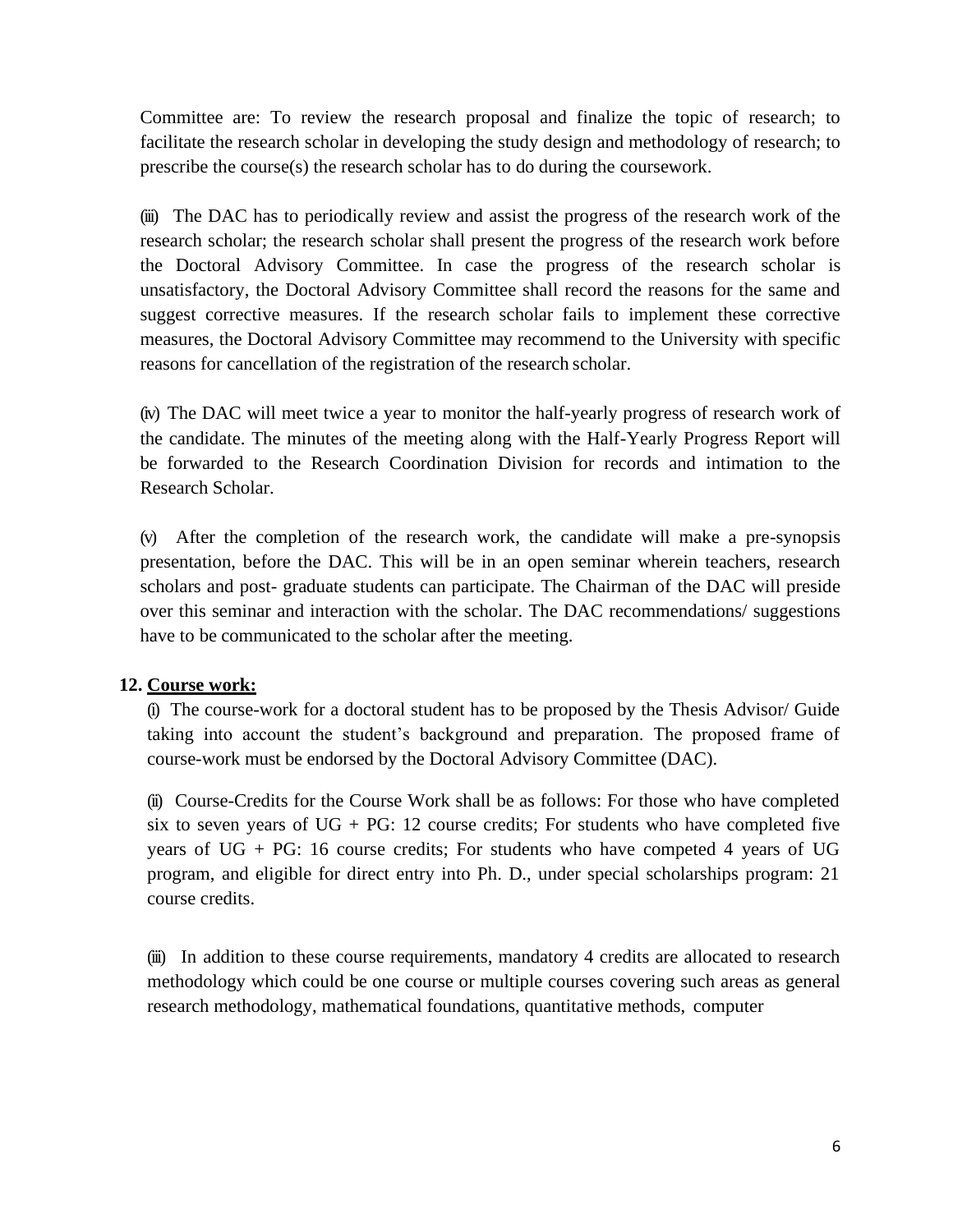applications, research ethics, statistics, and review of published research in the relevant field, training and fieldwork.

(iv) In addition to regular courses offered by the University, two additional types of courses are permitted for credit requirements: transfer courses and Massive Open Online Courses (MOOC). A transfer course is one that the student has completed in the University or in any other reputed and accredited institution, which has a course-transfer agreement with the University. Grades secured in the transfer courses or MOOCs will be converted to an equivalent grade in the University transcript. Maximum of 50% of a student's coursework may consist of transfer courses/ MOOCs..

(v) Based on the performance in each course, a student is awarded, at the end of the semester, a letter grade in each of the courses registered, in a ten-point scale. The student is expected to maintain a CGPA of 8.00.

### **13. Submission of Synopsis:**

(i) The candidate has to give an open pre-synopsis presentation at the institution. It should be notified well in advance to enable participation of other researchers. The presence of DAC members in this meeting is mandatory.

(ii) Two first author/ senior correspondent author journal publications indexed in SCOPUS or UGC - CARE or Web of Science, in the field of research are mandatory for submitting the synopsis and thesis. The publications shall be related to the subject of the thesis, and shall be in peer- reviewed journals. One of the two papers could be a review paper. The candidate is also encouraged to attend conferences/seminars and motivated candidates may submit 2 conference proceeding papers prior to submission of synopsis and thesis. The Academic Council shall maintain an approved list of journals in each of the disciplines or subjects coming under the research purview of the University. This list will be on the basis of the recommendations of the concerned Boards of Studies and the Faculties. The members of the Academic Council can also recommend journals in the list. The approval of journals shall strictly follow the global quality norms for research journals. The articles must be published/ accepted for publication before the pre- submission presentation.

(iii) The DAC shall consider approval of the synopsis by analyzing the contribution of the research in the form of visible outputs like Publications, Patents, and conference presentations, or suggest modifications, if any. The candidate has to give due considerations to the suggestions, incorporate them appropriately, and submit the thesis with the necessary certifications from the Research Guide and the Head of the concerned Department.

**14. Thesis Submission:** Following documents are to be submitted along with the submission of the Ph. D. Thesis: (i) DAC recommendation; (ii) Copies of at least 2 publications accepted/published before the submission of the thesis; (iii) Copies of conference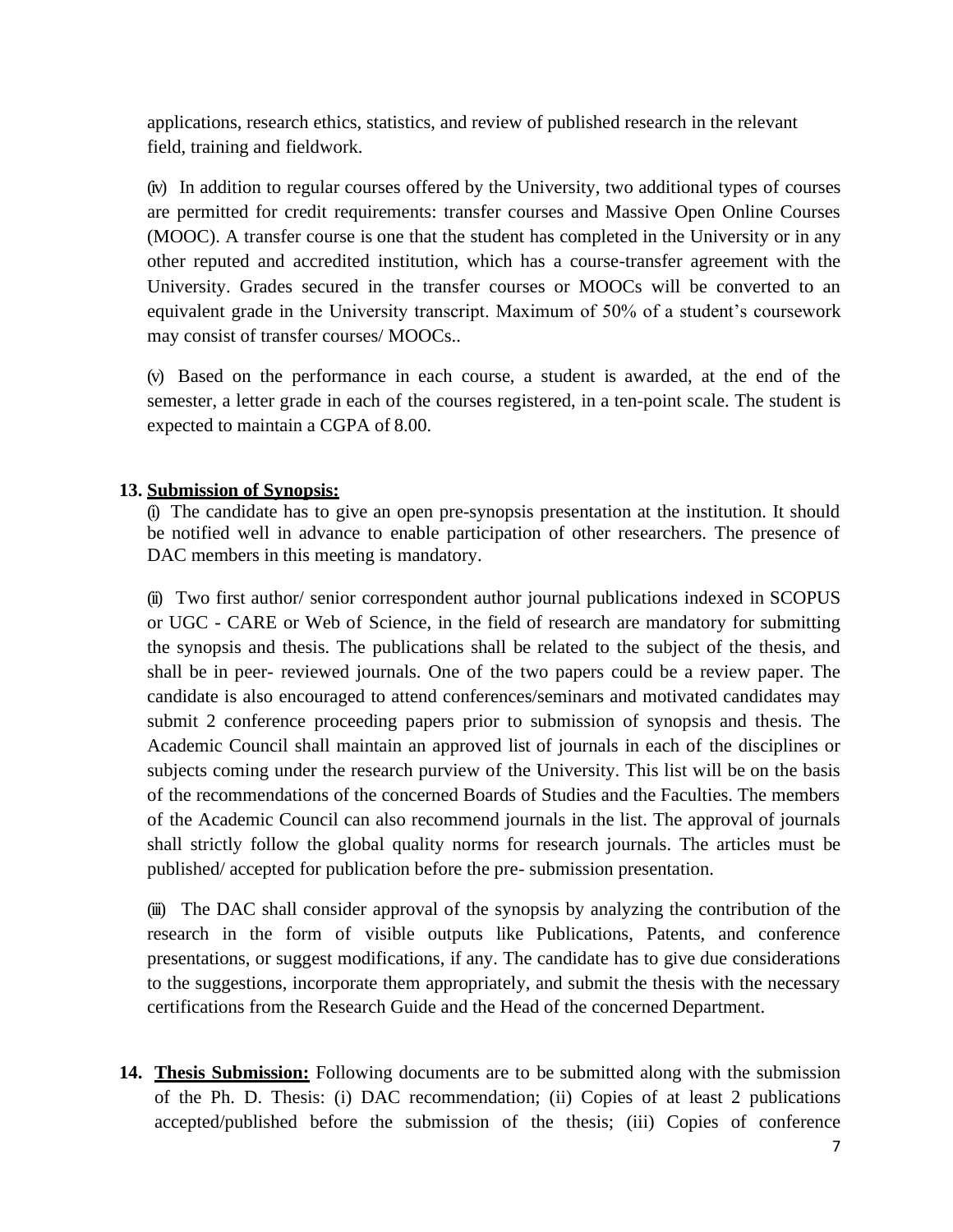attendance certificate; (iv) Plagiarism check/Similarity index report with the signatures of the candidate and supervisor; (v) 3 Soft-bound hard copies of the Ph.D. Thesis; (vi) One soft copy in PDF format (one or more files of less than 10 MB size each); (vii) Filled prescribed submission form with attached clearance and no-objection certificates.

- **15. Adjudication of the Thesis:** The supervisor shall submit a panel of at least 10 examiners who are accomplished researchers in the field of study undertaken by the candidate. The Vice-Chancellor will constitute an Adjudication Board consisting of 3 examiners, selecting two from the external list, and the third being the Supervising Teacher. The university shall ascertain from the external examiners their willingness to offer themselves as examiners for a particular thesis. A copy of the synopsis of the thesis shall be sent to each of the external examiners. On acceptance of the willingness, the thesis will be sent to them for evaluation.
- **16. Examiners' Reports on the Thesis:** The examiners shall submit a detailed critique on the thesis. Their recommendations for acceptance of the thesis must accompany a precise certificate that the candidate's work has advanced the existing knowledge on the subject and deserves the award of a Ph. D. Degree. In case, any one of the examiners is of the opinion that the thesis has failed to achieve the desired standard, and is, therefore rejected, precise reasons for such rejection must be stated by the examiner. If the examiner feels that the thesis can be accepted after revision, he/she shall state the points on which revision is needed. The external examiners may be requested to send a few questions to be asked to the candidate at the time of viva voce examination seeking clarifications on the points raised by him/her. These questions / comments shall be made available to the examiners appointed for conducting the viva- voce examination before the commencement of the viva-voce examination. If the thesis is rejected by both the external examiners, it will stand rejected and shall not be referred to any other examiner. In the event that the thesis is rejected by only one examiner, it will be referred to another examiner from the approved panel. In case the thesis is approved by this examiner, it will be considered as unanimously approved. If one or more examiners recommend resubmission of the thesis after modifications, it shall be done within a maximum period of six months from the date on which the candidate is so informed by the university. In case of re-submission / rejection / modifications, the candidate has to submit one soft copy of the thesis in PDF format (one or more files of less than 10 MB size each).
- **17. Open Defense of the Thesis:** After the thesis has been approved by the examiners, a public defense of the thesis will be held, as well as the viva voce examination to adjudge the general proficiency of the candidate in the field of research work. The candidate shall be entitled to appear at the defense of thesis and viva voce examination only if the thesis is unanimously approved by the Board of Examiners. The board of examiners for the viva voce examination shall consist of one external and one internal examiner. Ordinarily, the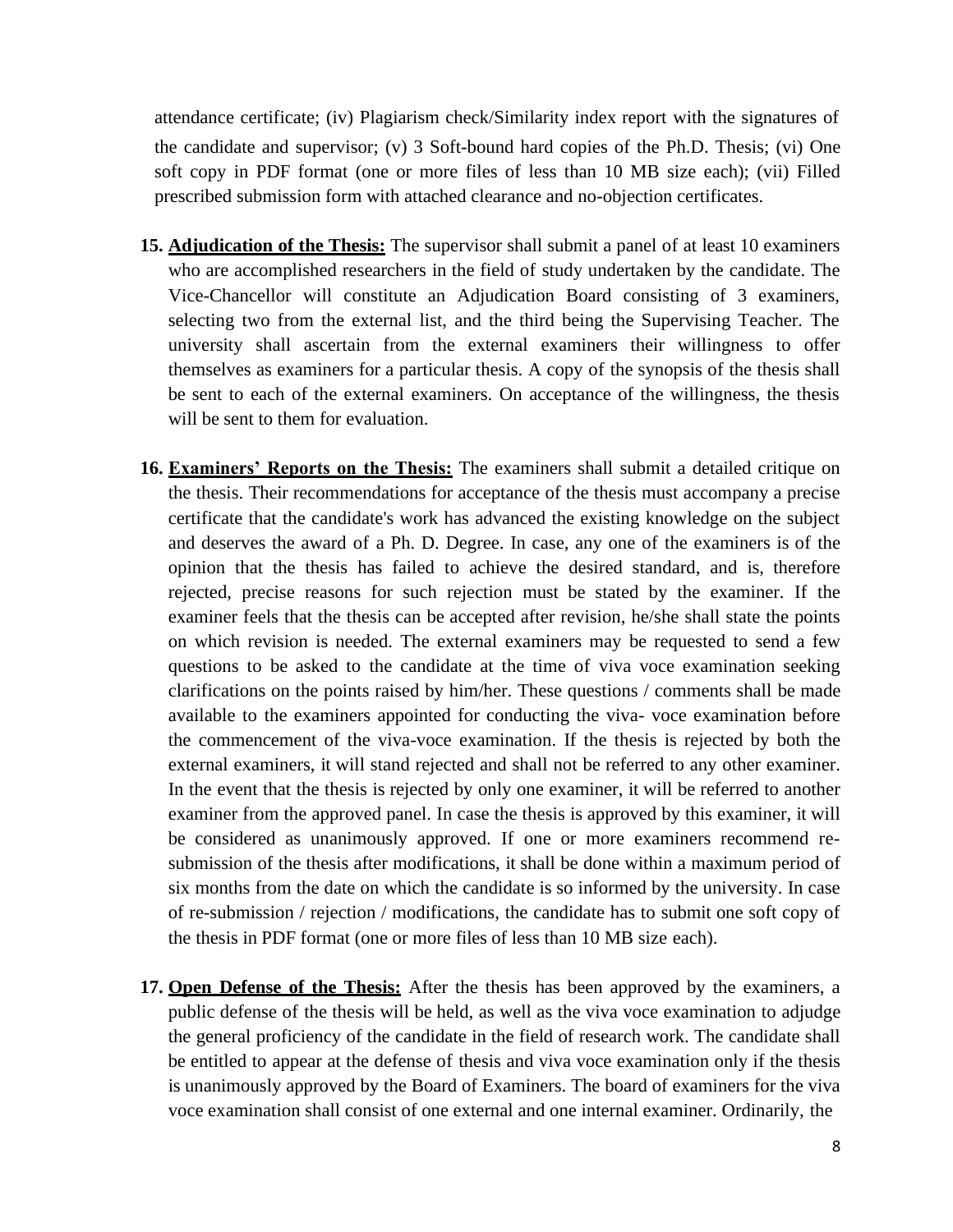Supervisor/ $Co-Supervisor(s)$  of the thesis / any expert appointed by the university will be the internal examiner. One of the external examiners from India who assessed the thesis of the candidate will be the external examiner at the viva voce-examination. The topic, date and the time of the defense of thesis shall be announced by the University well in advance so that the faculty members and other interested in the topic of the thesis can be present. At the viva voce examination, the candidate's general proficiency in the subjects allied to the field of his study shall also be evaluated. Those attending the public defense, who are not members of the board of examiners, can participate by asking relevant questions with the permission of the examiners. The board of examiners shall take into consideration the views and criticism, if any, of the faculty members and others participating in the public defense of thesis. However, the result of the examination shall be decided solely by the members of the board of examiners.

- **18. Results:** The candidate shall be declared eligible for the award of the degree of Doctor of Philosophy, only on the unanimous recommendations of the members of the board of examiners after the viva voce examination. In case, the examiners are not satisfied with the performance of the candidate in the above examinations, the candidate shall be required to reappear for another viva-voce examination after a period of two months provided such specific recommendation is made by the board of examiners.
- **19. Award of the Ph.D. Degree:** The individual reports of the examiners and the consolidated recommendation from the Chairman of the Final Open Defense Viva- Voce will be placed before the Standing Committee of the Academic Council chaired by the Vice-Chancellor for the award of the Ph. D. Degree, in the next convocation.
- **20. Notification of the Award of the Degree:** The office of the Registrar will issue a notification of the successful completion of the Ph.D. Degree by the candidate, wherein the name of the candidate, Registration Number, Thesis Title, Department/ Area of Studies/ Centre/Faculty/Institution, Research Supervisor and the Date of Viva-Voce will be mentioned.
- **21. Publication of Thesis:** The thesis approved or not approved for the Ph.D. Degree, can be published only with the permission of the University. The university may grant permission for the publication under such conditions as it may deem fit.
- **22. Uploading soft copy the Thesis in the UGC-INFLIBNET:** After the announcement of the award of the Ph. D. Degree, the University shall upload a soft copy of the Thesis to the UGC Information and Library Network ( INFLIBNET ), Shodhganga Website or a relevant within a period of 30 days, to make it accessible to all institutions and universities.